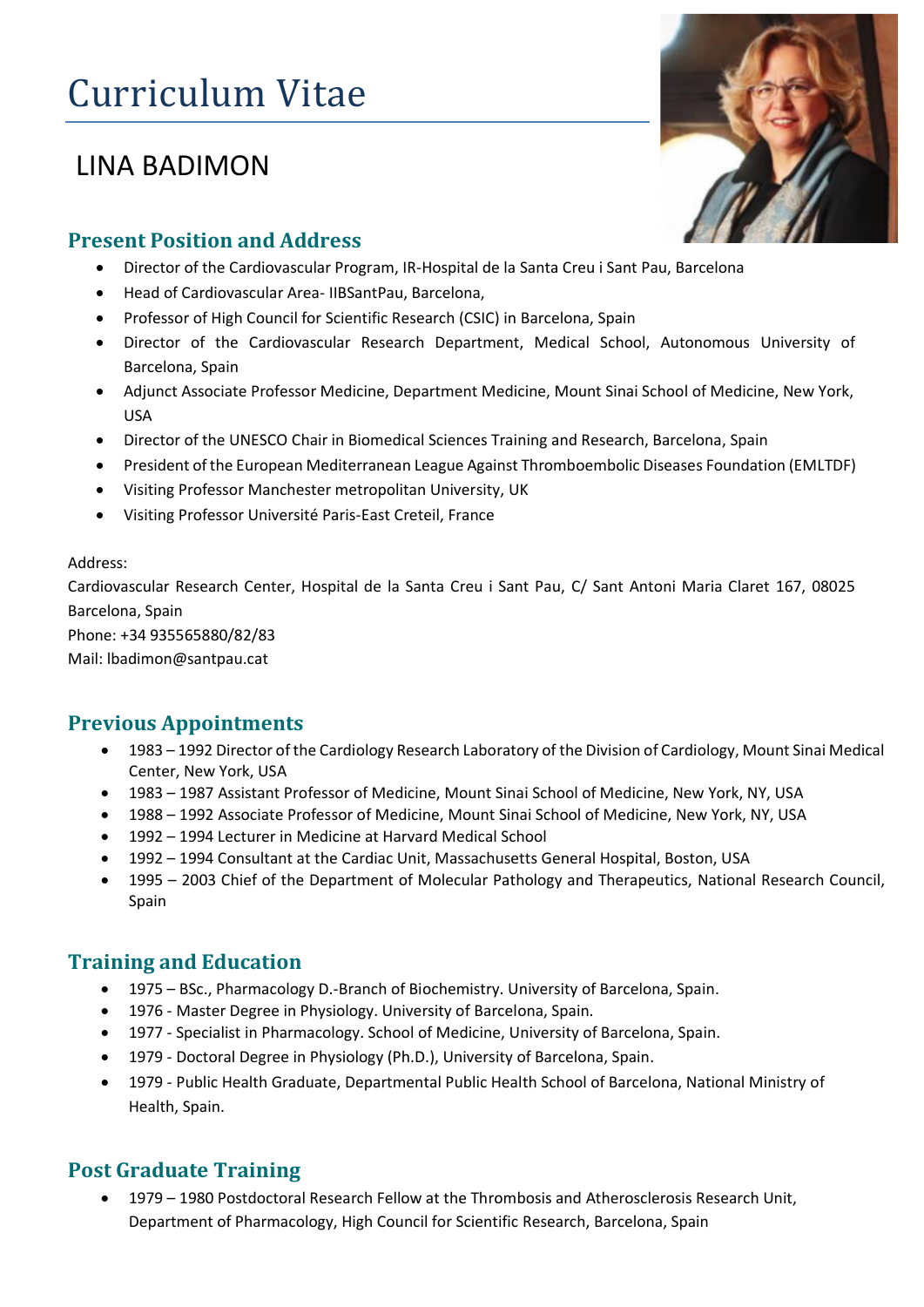• 1981 – 1982 Postdoctoral Research Fellow in Cardiovascular Diseases, Mayo Clinic and Foundation. Rochester, Minnesota, USA

## **European Society of Cardiology Activities**

- Nucleus Member and Chair of Working Group on Thrombosis (2000-2006)
- Associate Member of the Nucleus on WG Thrombosis (WG18) (2016-2018)
- Nucleus Member and Chair of WG Coronary Pathophysiology and Microcirculation (2010-2016)
- Ex-Officio of the Nucleus on WG Coronary Pathophysiology and Microcirculation (WG06) (2016-2018)
- Council on Basic Cardiovascular Science: Founder (2003) and leadership core member (2003-2016)
- Chair Council on Basic Cardiovascular Science (2014-2016)
- Past-Chairman of the Council on Basic Cardiovascular Science (CBCS) (2016-2018)
- Congress Program Committee Member-Basic Science Track ESC annual congresses (2012-2014)
- Congress Program Committee Coordinator -Basic Science Track annual congress (2015-2016)
- Chair of the ESC Highlights in Basic Science 2015
- Core organizer of the International Meeting of the Council for Basic Cardiovascular Science of the ESC: Frontiers in Cardiovascular Biology (FCVB) in Berlin 2010, London 2012, Barcelona 2014 and Florence 2016.
- President of the FCVB 2014 in Barcelona, Spain
- Member ESC Press Committee (2012-2016)
- Coordinator of the Local Press Conference (ESC 2014, Barcelona, Spain)
- Member ESC Credentials Committee (2014-2016)
- Member ESC European Affairs Committee (2014-2016)
- Member ESC Committee for Practice Guidelines (2014-2016)
- Member of the Editorial Board/Consulting Editor of Cardiovascular Research Journal (2000-present)
- Member of the Editorial Board of European Heart Journal (2000-2008 and 2017-2020)
- Ex-Officio Member of the ESC-Board, upon invitation of the ESC President to represent and advocate for the future of basic and translational science as well as innovation in ESC (2014-2016)
- Elected Vice-president of Scientific Affairs of the European Society of Cardiology (2016-2018)
- Chair of the Advocacy Committee of ESC (2018-2020)
- Elected Member of the Council of ESC Board (2020-2022)- in charge of Patient Forum and Women@ESC
- Executive Editor of EHJ (2021-present)
- Ex-Officio Nucleus Member, ESC WG Cardiovascular Regeneration and Repair (2020-2022)
- Ex-Officio Nucleus Member, ESC Council on Cardio-oncology (2020-2022)

#### **Other International Scientific Committee Participation**

- President of Spanish Atherosclerosis Society (1996-2000)
- President of European Society for Clinical Investigation (1999-2002)
- Member of the Executive Committee at the European Society of Atherosclerosis (2001-2002)
- Vice President of Spanish Society of Cardiology (SEC) (2012-2015)
- President of the European Mediterranean League Against Thromboembolic Diseases (2014-2016)
- Trustee of the European Society for Clinical Investigation (ESCI) Trust Foundation (2014-)
- International Advisory Group Member Cardiovascular FP7 European Commission (2006-2008)
- External Advisory Board of the Research Program (PIFRECV). Talca University (Chile)
- Scientific Advisory Board of Institute of Molecular Medicine of Rangueil (I2MR), Toulouse (France) (2012)
- International Advisory Group Member Cardiovascular FP7 European Commission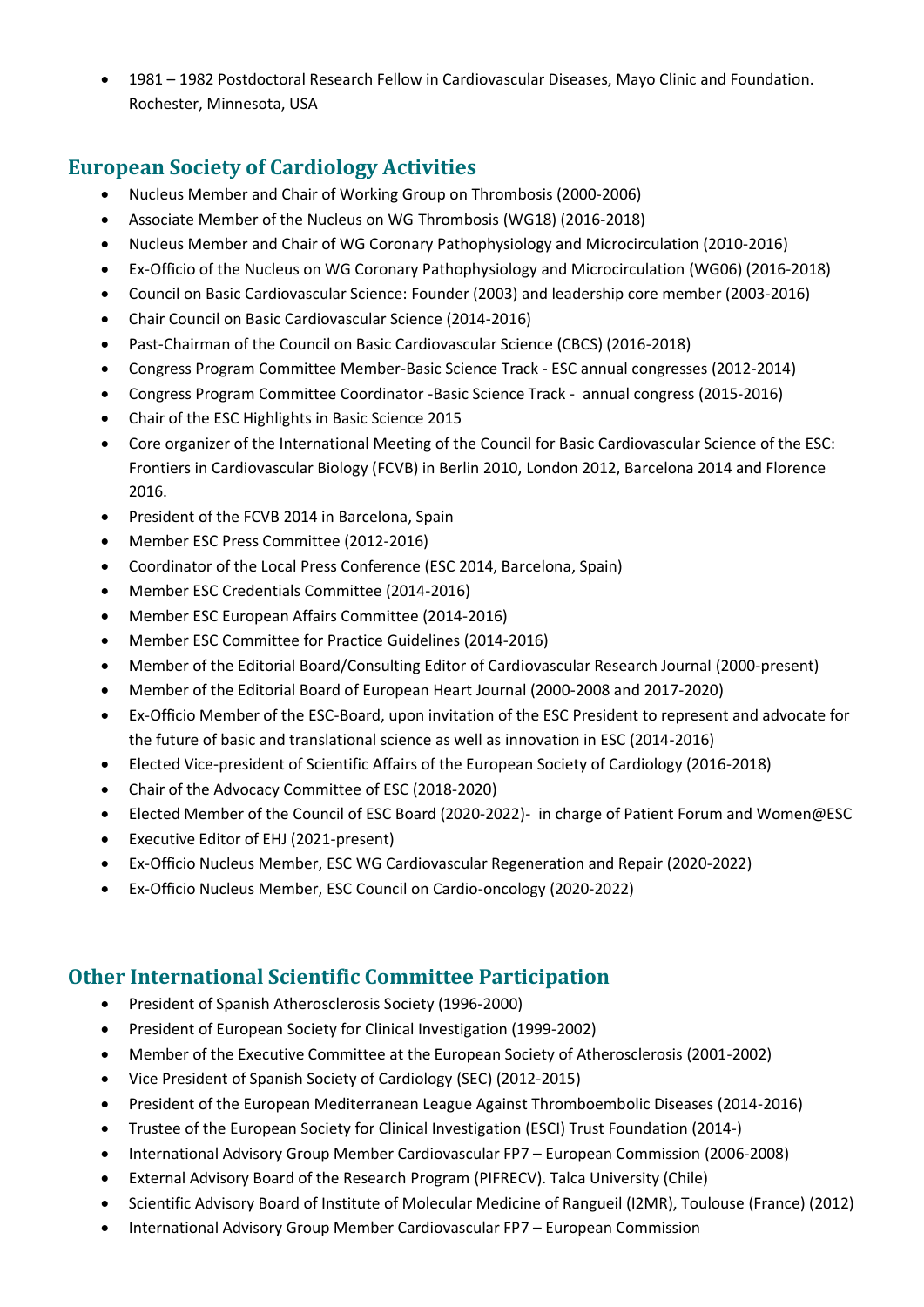- International Scientific Advisory Board Cardiovascular Programme at Karolinska Instituet, Stockholm (Sweden) (2012-2014)
- Scientific Advisory Board of the International Aspirin Foundation (England) (2017-)
- Scientific Advisory Board, Biomedicine Institute of Sevilla, IBIS (Spain) (2007-2016)
- External Scientific Advisory Board La Paz, Health Research Institute Hospital (IdlPaz), Madrid (Spain) (2009-)
- External Scientific Advisory Board, Instituto Maimónides de Investigación de Córdoba (Spain) (2009-)
- Scientific Board "Alto Consejo Consultivo en Investigación, Desarrollo e Innovación de la Presidencia de la Generalitat Valenciana (ACCI+D+i) (Spain) (2015-)
- Advisory Board "Paralelo 40" Mediterranean Diet World Observatory (Spain) (2015-2020)
- External Scientific Advisory Board University of Bordeaux (France) (2014)
- European Research Council Evaluation Committee –ERC WorkProgram (2015-2020)
- Member of the Scientific Committee and Jury member Morgangni Prizes, Italy (2010- 2018)
- National Scientific Commission for Evaluation of Academic Activity (2008-2013)
- Scientific Advisory Board of the GADEA for the Sciencie Foundation (Spain) (2017- )
- International Society of Atherosclerosis- Member of the Board of the European Chapter (2018- )
- Member of the Board (Consejo Rector), Instituto Investigación Sanitaria del Principado de Asturias (IISPA), Spain (2018- )
- Member of the Supervisory Board Berlin Institute of Health Scientific (BIH), Germany (2180-2020)
- Chair of the Scientific Advisory Board Berlin Institute of Health Scientific (BIH), Germany (2020- )
- Member of the Scientific Advisory Board of Berlin Center for Regenerative Therapies (2020- )
- Panel member of Review Committees for Public and Private Funding Agencies in:
	- o Argentina (FONCYT)
	- o Chile (Talca University, CONICYT, FONDECYT)
	- o France (AERES, ANR, FRM, DHU)
	- o Germany (Dutch Cancer Society, The Alexander von Humboldt Foundation)
	- o Helsinki, Finland (Academy of Finland, Health Research Unit)
	- o Italy (Fondazione Roma, Roman University Schools)
	- o Israel (Israel Science Foundation)
	- o Poland (Agency of National Science Centre, Narodowe Centrum Nauki NCN)
	- o Russian Government (New Eurasia Foundation)
	- o Spain (Ministerial Public Agencies, Junta de Andalucia, Genoma España, National Center for Transplants and Regenerative Medicine)
	- o Switzerland (Swiss National Science Foundation SNSF)
	- o The Netherlands (Netherlands Organization for Scientific Research)
	- o United Kingdom (British Heart Foundation, University of Leicester)
	- o United States (NIH)

#### **Editorial Boards**

- Atherosclerosis (1996-)
- Cardiovascular Drugs and Therapy / Clinical Pharmacology, Drugs And Devices-Section (2007-)
- Cardiovascular Research : Consulting Editor (2008-2012) / Editorial Board (2013-)
- CONAREC (2017-)
- European Heart Journal International Editorial Board (2005-2008) (2017-)
- Frontiers in Pharmacology / Associate Editor, Cardiovascular and Smooth Muscle Pharmacology (2011-)
- International Journal of Cardiology (2016-)